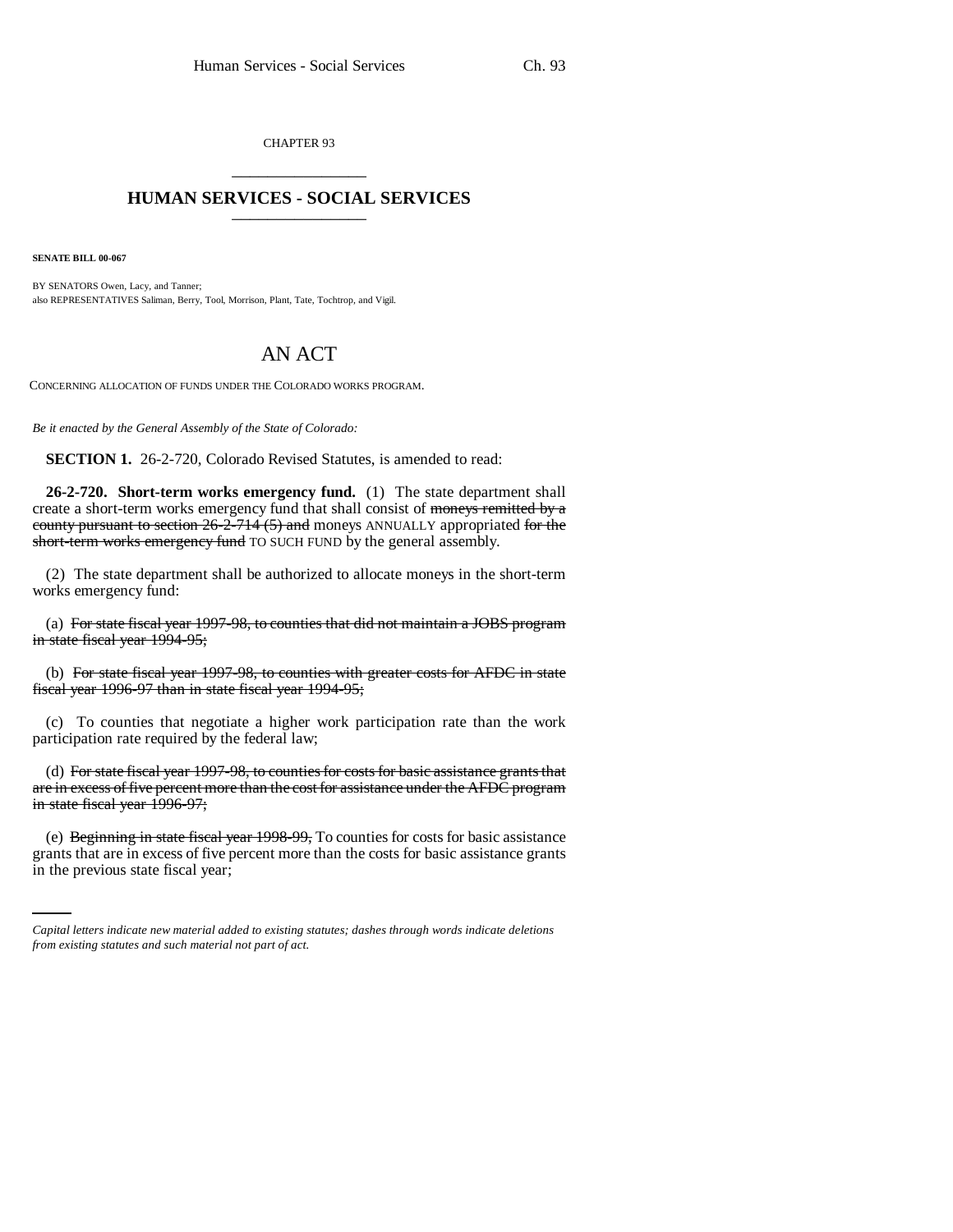(f) To counties for the correction of TECHNICAL errors in the determination of the amount of the county block grant that are in excess of five percent of the total amount of the county block grant;

(g) TO COUNTIES FOR WORKS PROGRAM EXPENDITURES FOR EMERGENCIES THAT WERE NOT FORESEEN AT THE TIME COUNTY BLOCK GRANTS WERE DETERMINED;

(h) TO COUNTIES FOR ALLOWABLE CHILD CARE EXPENDITURES AS PROVIDED IN SECTION 26-2-804 (3).

(3) COUNTIES MAY REQUEST FUNDS FROM THE SHORT-TERM WORKS EMERGENCY FUND FOR ANY OF THE PURPOSES SPECIFIED IN SUBSECTION (2) OF THIS SECTION AT ANY TIME DURING THE FISCAL YEAR, SUBJECT TO THE FOLLOWING PROVISIONS:

(a) A county shall not be required to deplete any moneys in a county reserve account before seeking moneys from the short-term works emergency fund for the purposes identified in paragraph (c) or (f) of subsection (2) of this section;

(b) IF A COUNTY REQUESTS FUNDS FROM THE SHORT-TERM WORKS EMERGENCY FUND FOR THE PURPOSES IDENTIFIED IN PARAGRAPH (e) OR (g) OF SUBSECTION (2) OF THIS SECTION, THE COUNTY SHALL EXHAUST ANY FUNDS AVAILABLE FROM THE FOLLOWING SOURCES PRIOR TO RECEIVING FUNDS FROM THE SHORT-TERM WORKS EMERGENCY FUND:

(I) THE COUNTY'S BLOCK GRANT FOR THE COLORADO WORKS PROGRAM FOR THAT STATE FISCAL YEAR; AND

(II) THE COUNTY'S RESERVE ACCOUNT.

(c) (I) IF A COUNTY REQUESTS FUNDS FROM THE SHORT-TERM WORKS EMERGENCY FUND FOR THE PURPOSES IDENTIFIED IN PARAGRAPH (h) OF SUBSECTION (2) OF THIS SECTION, THE COUNTY SHALL EXHAUST ANY FUNDS AVAILABLE FROM THE FOLLOWING SOURCES PRIOR TO RECEIVING FUNDS FROM THE SHORT-TERM WORKS EMERGENCY FUND:

(A) THE COUNTY'S BLOCK GRANT FOR THE COLORADO WORKS PROGRAM FOR THAT STATE FISCAL YEAR;

(B) THE COUNTY'S BLOCK GRANT FOR THE COLORADO CHILD CARE ASSISTANCE PROGRAM FOR THAT STATE FISCAL YEAR; AND

(C) THE COUNTY'S RESERVE ACCOUNT.

(II) IF THE COUNTY DEPARTMENT ELECTS TO TREAT THE ADDITIONAL MONEYS RECEIVED FROM THE SHORT-TERM WORKS EMERGENCY FUND FOR CHILD CARE EXPENDITURES AS A TRANSFER TO THE CHILD CARE DEVELOPMENT FUND, THE STATE DEPARTMENT SHALL ENSURE THAT THE AMOUNT OF ALL SUCH TRANSFERS DOES NOT EXCEED THE LIMIT IMPOSED BY THE FEDERAL LAW ON TRANSFERS OF FEDERAL FUNDS AS DESCRIBED IN SECTION 26-2-714 (7).

(4) The state department shall reallocate MAY MAKE ALLOCATIONS to counties  $\frac{any}{y}$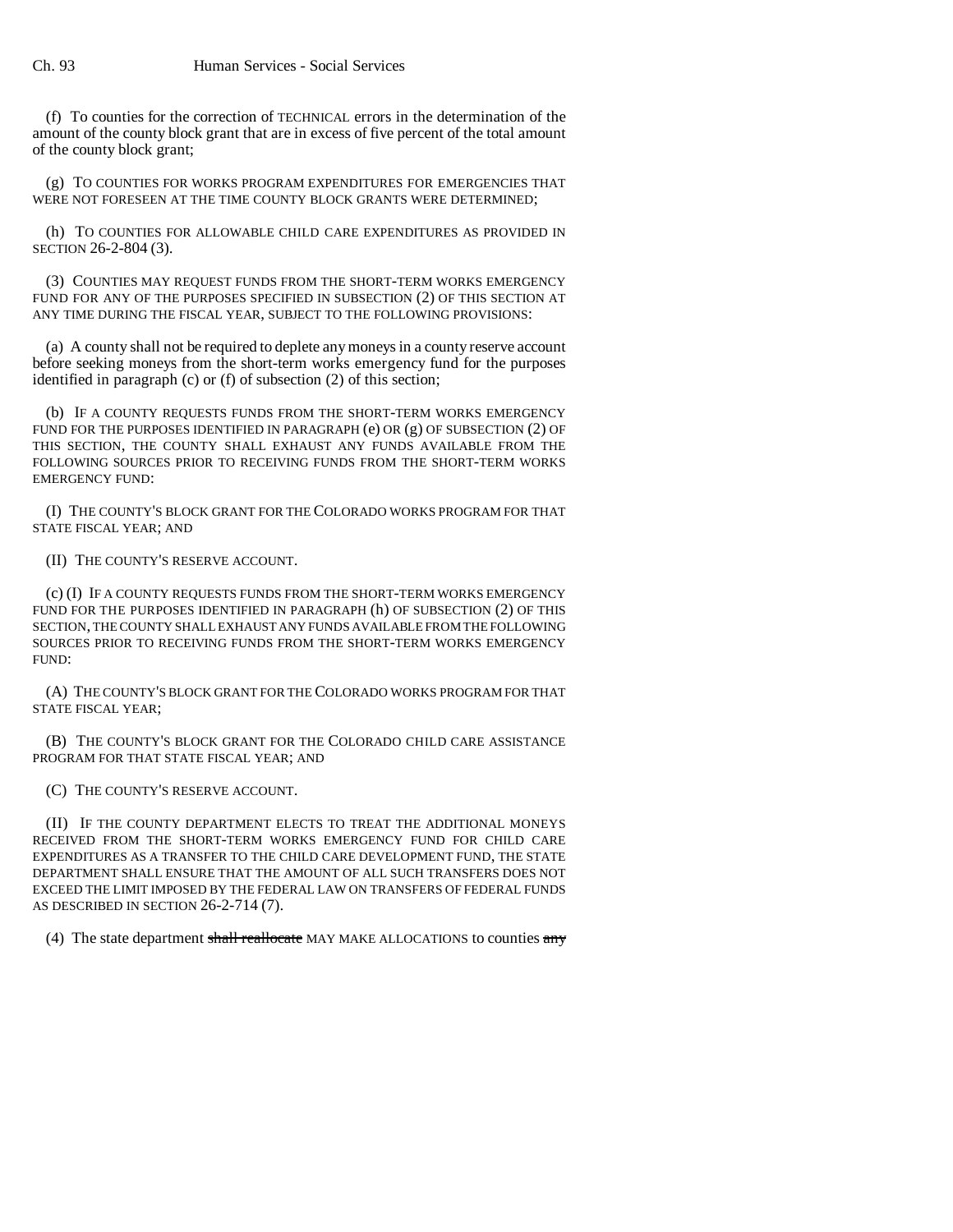funds in out of the short-term works emergency fund in excess of twenty percent of the current state fiscal year federal block grant DURING THE STATE FISCAL YEAR OR AT THE END OF ANY STATE FISCAL YEAR. AFTER SUCH ALLOCATIONS ARE MADE FOR A PARTICULAR STATE FISCAL YEAR, ANY FUNDS THAT REMAIN IN THE SHORT-TERM WORKS EMERGENCY FUND AT THE END OF THE SAME STATE FISCAL YEAR SHALL REVERT TO THE LONG-TERM WORKS RESERVE FUND CREATED IN SECTION 26-2-721.

(5) THE STATE DEPARTMENT SHALL ANNUALLY REPORT TO THE JOINT BUDGET COMMITTEE ON ANY ALLOCATIONS MADE FROM THE SHORT-TERM WORKS EMERGENCY FUND, INCLUDING THE AMOUNT REQUESTED BY EACH COUNTY AND THE COUNTY'S REASON FOR THE REQUEST FOR FUNDS, AND THE AMOUNT ALLOCATED TO EACH COUNTY AND THE REASONS FOR THE DEPARTMENT'S DECISION REGARDING EACH REQUEST.

**SECTION 2.** 26-2-713, Colorado Revised Statutes, is amended to read:

**26-2-713. State maintenance of effort.** The general assembly shall make annual appropriations from state and federal funds for the works program which, together with the expenditures made by counties under the works program, shall be applied toward the state's maintenance of historic effort as specified in section 409 (a)  $(7)$  of the social security act.

**SECTION 3.** 26-2-714 (2), (5) (a), (6) (c) (II), (7), (8) (a) (II), (8) (c), and (9) (a), Colorado Revised Statutes, are amended, and the said 26-2-714 is further amended by the ADDITION OF A NEW SUBSECTION, to read:

**26-2-714. County block grants formula - use of moneys.** (2) Subject to available appropriations, in state fiscal year 1998-99 and in each fiscal year thereafter, the state department, with input from the works allocation committee, created pursuant to the provisions of subsection (6) of this section, may adjust the county block grant identified in subsection (1) of this section by increasing or reducing the amount of such grant based upon factors that shall include but not be limited to:

(a) The county's population and the Colorado works program caseload;

(b) The unemployment rate in the county based upon the state department of labor and employment assessment of county unemployment rates for the prior year;

(c) The county's performance in meeting the obligations under the performance contract with the state department pursuant to the provisions of section 26-2-715;

(d) A county's failure to maintain its historic effort as required pursuant to subsection (6) of this section;

(d.5) THE FACT THAT THE COUNTY RECEIVED FUNDS FROM THE SHORT-TERM WORKS EMERGENCY FUND IN THE PREVIOUS FISCAL YEAR FOR WORKS PROGRAM EXPENDITURES, WHICH MAY INDICATE THAT THE PREVIOUS FISCAL YEAR'S ALLOCATION WAS INSUFFICIENT TO MEET THE COUNTY'S NEEDS;

(e) Other factors determined by the state department that directly affect the population of needy families in a county.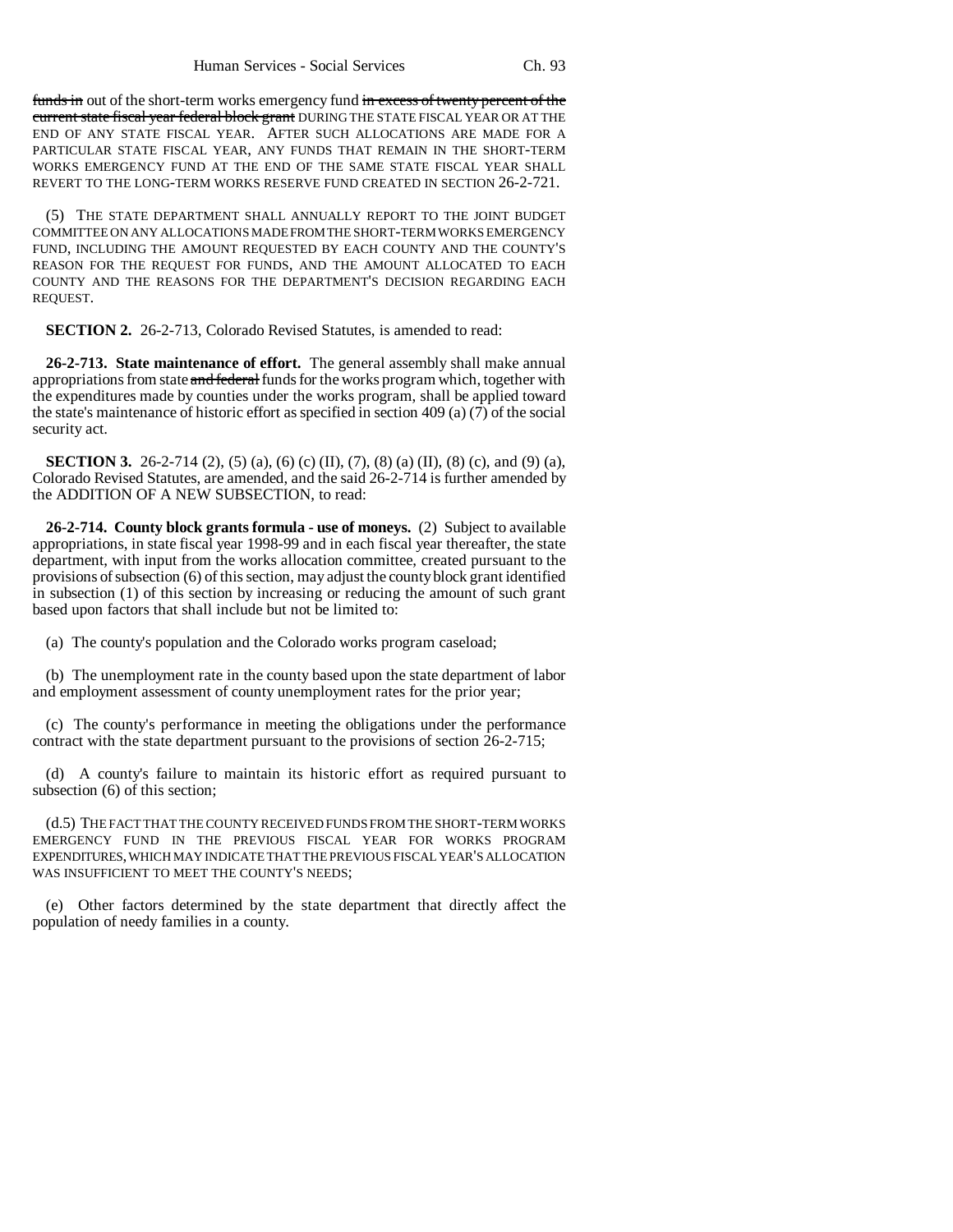## Ch. 93 Human Services - Social Services

(5) (a) A county shall be authorized to maintain a reserve account of county block grant funds pursuant to rules promulgated by the state department. At the end of each state fiscal year, a county shall remit to the short-term works emergency fund created in section 26-2-720 LONG-TERM WORKS RESERVE FUND CREATED IN SECTION 26-2-721 fifty percent of any amount in such county reserve account that is in excess of twenty percent of the total county block grant for such state fiscal year.

(6) (c) **Actual spending levels - 1998-99 and thereafter.** (II) For state fiscal year 1998-99 and for each state fiscal year thereafter, each county's ACTUAL level of spending shall be identified by the works allocation committee created in subparagraph (IV) of this paragraph (c) no later than June 15 of each state fiscal year for the immediately succeeding state fiscal year. PRIOR TO DETERMINING EACH COUNTY'S ACTUAL SPENDING LEVEL, THE WORKS ALLOCATION COMMITTEE SHALL ENSURE THAT ALL COUNTIES HAVE BEEN NOTIFIED OF THE RECOMMENDED ACTUAL SPENDING LEVEL AND GIVEN AN OPPORTUNITY TO PROVIDE COMMENT ON THE RECOMMENDATION. In the event that the works allocation committee does not reach an agreement on each individual county's ACTUAL level of spending for a state fiscal year on or before June 15 of such prior state fiscal year, the committee shall submit alternatives to the joint budget committee of the general assembly from which such joint budget committee shall identify each individual county's level of spending for a state fiscal year. The amount identified for a county's level of spending shall be identified in the county's performance contract with the state department entered into pursuant to section  $26 - 2 - 715$ .

(7) The county may transfer any amount of the county block grant that is designated as federal funds and that is specified by the state department as being available for transfer within the limitation imposed by the federal law on transfers of federal funds from the temporary assistance for needy families block grant to the child care and development block grant FUND if child care funds are not available.

(8) (a) As used in this subsection (8), unless the context otherwise requires:

(II) "Mitigation" means a specific reduction in a county's targeted spending level established pursuant to PARAGRAPH (a) OF subsection (6) of this section OR A SPECIFIC REDUCTION IN A COUNTY'S ACTUAL SPENDING LEVEL ESTABLISHED PURSUANT TO PARAGRAPH (c) OF SUBSECTION (6) OF THIS SECTION that is authorized pursuant to the provisions of this subsection (8). MITIGATION CAN OCCUR FOR TARGETED SPENDING LEVELS OR ACTUAL SPENDING LEVELS OR FOR BOTH TYPES OF SPENDING LEVELS.

(c) The criteria that the works allocation committee shall use include but are not limited to the following:

(I) The assessment of the equity of a small county's total program expenditures as they relate to the targeted OR ACTUAL spending level for the small county;

(II) The extent to which the small county will have insufficient revenues to meet its targeted OR ACTUAL spending level; and

(III) The extent to which the provision of any mitigation may enhance the efforts of a small county or group of small counties to regionalize pursuant to the provisions of section 26-2-718.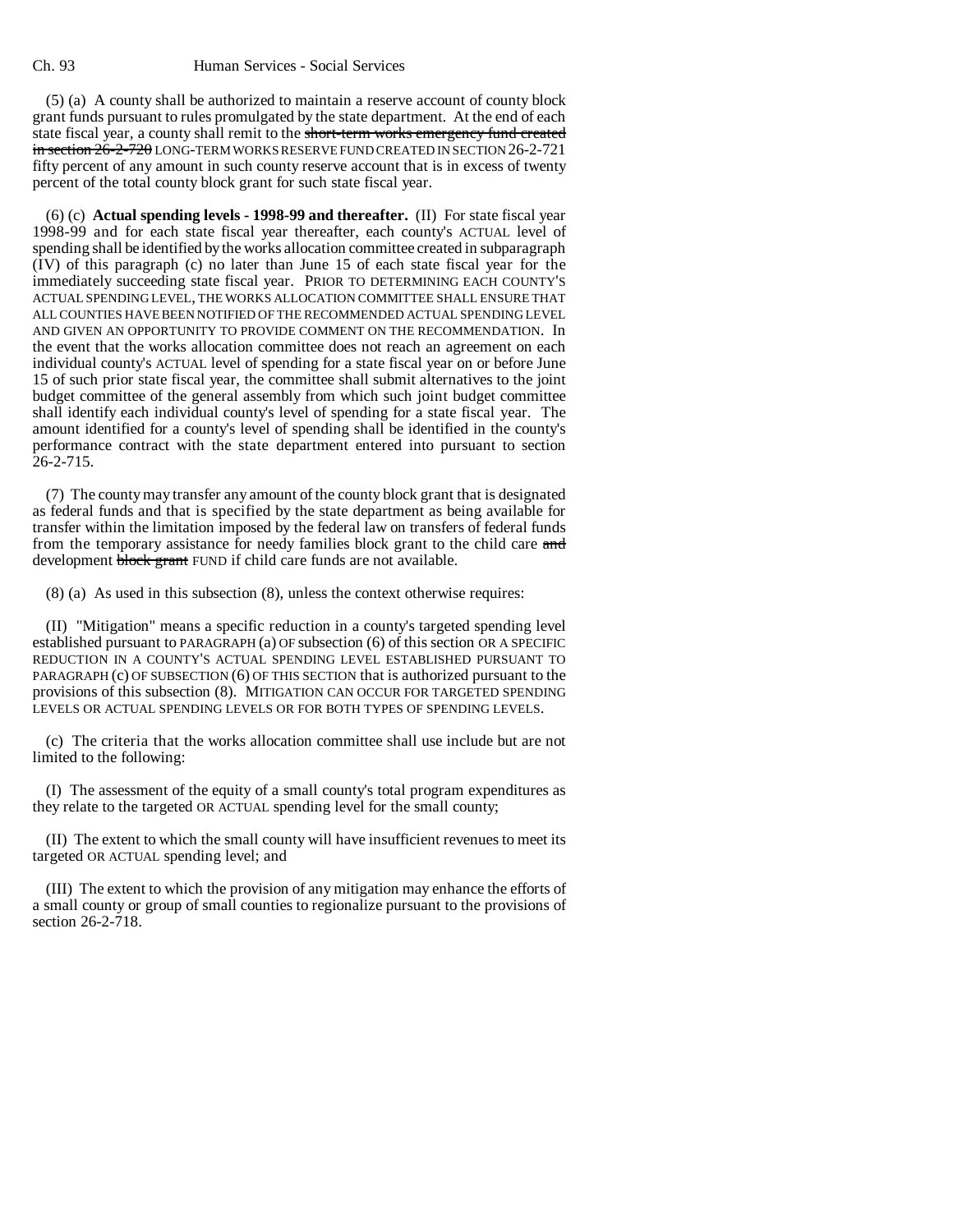(9) (a) For state fiscal year 1997-98, and for each state fiscal year thereafter, a county may make transfers to programs funded by Title XX of the federal social security act pursuant to this section. The amount that a county may transfer shall not exceed ten percent of that portion of the county block grant for that state fiscal year, as specified in subsection  $(1)$  of this section, that is designated as federal funds TRANSFER ANY AMOUNT OF THE COUNTY BLOCK GRANT THAT IS DESIGNATED AS FEDERAL FUNDS and that is specified by the state department as being available for transfer within the limitation imposed by the federal law on transfers of federal funds from the temporary assistance for needy families block grant to programs funded by Title XX of the federal social security act.

(10) (a) IF THE STATE MEETS FEDERAL WORK PARTICIPATION RATES AND QUALIFIES FOR A PERCENT REDUCTION IN THE STATE'S MAINTENANCE OF EFFORT AS SPECIFIED IN FEDERAL LAW FOR ANY YEAR, THE ACTUAL SPENDING LEVEL FOR THE WORKS PROGRAM OF ALL COUNTIES COLLECTIVELY SHALL BE REDUCED BY THE SAME AMOUNT AS THE AMOUNT OF THE REDUCTION IN THE FEDERAL MAINTENANCE OF EFFORT REQUIREMENT.

(b) FOR THE PURPOSES OF THIS SUBSECTION (10), "PERCENT REDUCTION" MEANS THE PERCENT OF REDUCTION OF HISTORICAL EXPENDITURES AS THAT TERM IS DEFINED IN SECTION 409 (7) (b) OF THE FEDERAL SOCIAL SECURITY ACT, AS AMENDED.

(c) FOR ANY YEAR IN WHICH A PERCENT REDUCTION IN THE STATE'S MAINTENANCE OF EFFORT REQUIREMENT OCCURS, THE WORKS ALLOCATION COMMITTEE CREATED PURSUANT TO SUBPARAGRAPH (IV) OF PARAGRAPH (c) OF SUBSECTION (6) OF THIS SECTION SHALL DETERMINE EACH COUNTY'S SHARE OF THE REDUCTION IN ACTUAL SPENDING LEVELS. PRIOR TO MAKING SUCH DETERMINATION, THE WORKS ALLOCATION COMMITTEE SHALL ENSURE THAT ALL COUNTIES HAVE BEEN NOTIFIED OF THE RECOMMENDED REDUCTION FOR EACH COUNTY AND GIVEN AN OPPORTUNITY TO PROVIDE COMMENT ON THE RECOMMENDATION. IN THE EVENT THAT THE WORKS ALLOCATION COMMITTEE DOES NOT REACH AN AGREEMENT ON EACH INDIVIDUAL COUNTY'S REDUCTION IN ACTUAL SPENDING LEVELS, THE COMMITTEE SHALL SUBMIT ALTERNATIVES TO THE JOINT BUDGET COMMITTEE OF THE GENERAL ASSEMBLY FROM WHICH SUCH JOINT BUDGET COMMITTEE SHALL IDENTIFY EACH INDIVIDUAL COUNTY'S REDUCTION IN ACTUAL SPENDING LEVELS. THE STATE DEPARTMENT IS AUTHORIZED TO ADJUST EACH COUNTY'S SHARE OF THE REDUCTION IN ACTUAL SPENDING LEVELS. THE STATE DEPARTMENT IS AUTHORIZED TO ADJUST EACH COUNTY'S ACTUAL SPENDING LEVEL FOR ANY PERCENTAGE REDUCTION EARNED IN ACCORDANCE WITH THE DETERMINATION OF THE WORKS ALLOCATION COMMITTEE CONCERNING EACH COUNTY'S SHARE OF THE REDUCTION.

**SECTION 4.** 26-2-716 (4) (b), Colorado Revised Statutes, is amended to read:

**26-2-716. County duties - appropriations - penalties - incentives.** (4) (b) Any county found out of compliance with its performance contract or any provision of the works program may be assessed a financial sanction. The financial sanction must be replaced by county funds. The state board shall promulgate rules for county sanctions that include financial sanctions and may include other sanctions. ANY FUNDS RESULTING FROM SUCH FINANCIAL SANCTION SHALL BE TRANSMITTED TO THE LONG-TERM WORKS RESERVE FUND CREATED IN SECTION 26-2-721, BUT ONLY IF THE STATE HAS NOT INCURRED A FEDERAL SANCTION FOR THE SAME ACT THAT GAVE RISE TO THE COUNTY SANCTION.